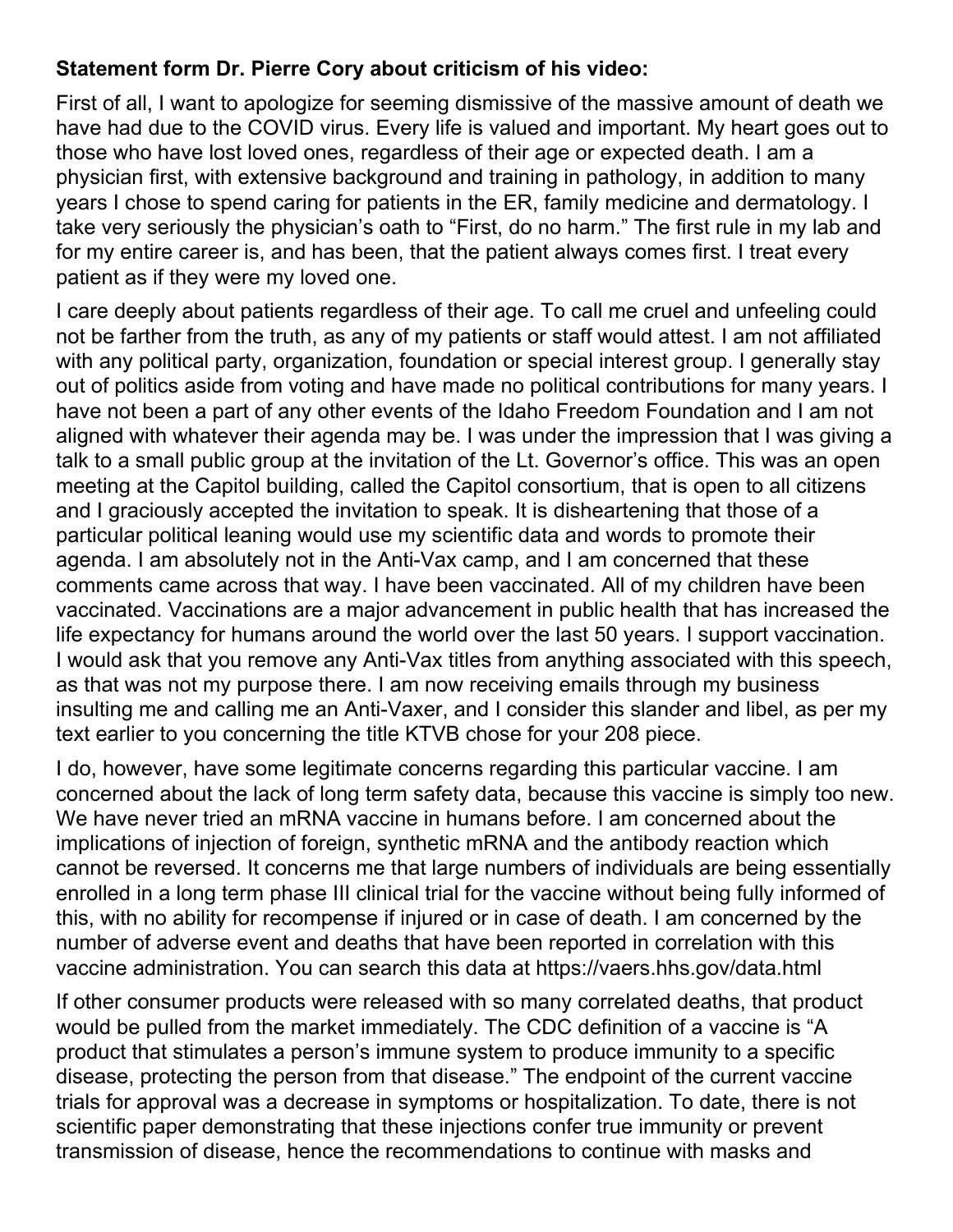distance. If true immunity were achieved, these recommendations would not be necessary. Per one of the world's leading vaccinologist, a non-sterilizing immunity actually promotes the spread of variants of the virus, and he has recommended we stop the vaccination programs.

## https://www.linkedin.com/feed/update/urn:li:activity:6777922904618225665/

I find it interesting that as Dr. Souza states that we need more long term randomized, controlled studies regarding treatments while touting a vaccine that does not have long term randomized, controlled studies. I stand by the remarks that Coronaviruses do run a seasonal course. This is common for many viruses, including the flu.

## https://academic.oup.com/jid/article/222/7/1090/5874220

In my lab, and across the state, we have seen significant drops in the rate of positive cases. While there is not a pre-defined number that determines when a pandemic is over, the lower level of cases may be reaching an "endemic" number. This means that enough of the population has had the disease and has immunity so that it is not spreading as rapidly. It may be that this virus will remain in circulation for some time, at an endemic level, as many viruses, including the common cold, and the flu do. We do not yet know the impact the new variants will have on the case rates. We should stay vigilant, but I would like to see us learn to live with the virus in our midst instead of living in constant fear of it.

Dr. Souza argues that "I find it interesting that people might be more interested in putting an animal, anti-parasite, chemical medication into their body to prevent something that we already know we can prevent non invasively by wearing a mask and spacing out." It should be noted that masks and social distancing are not risk-free recommendations either. There are numerous social, emotional, mental and economic implications of these measures that are particularly impacting young people. These measures have their place, however, they should not be the primary tool in the medical arsenal.

We always draw conclusions for new diseases based on what we know about similar viruses. This is how medicine works. We look at similar diseases and base our treatments and approaches on what works for similar illnesses. Of course we must keep an open mind to how one illness is different from another, but as scientists we absolutely must use what we already know and apply it to new conditions.

Because I do care so deeply about patient lives, I want to see additional treatments available to people. I have seen Ivermectin work for many patients and there are numerous very good studies, randomized and controlled, that show a benefit. Ivermectin has been used safely around the world as an anti-parasitic medication by 4 billion persons. It is considered one of the world's safest and most essential medicines by the WHO. By saying this is a "horse chemical" is either naïve or disingenuous on Dr. Souza's part. This medication won the 2015 Nobel Prize for its discoverer. Medicine and science advance by using treatments we have for one thing, and trying them for another. Many, many medications are used "off-label" safely and effectively.

Ivermectin is also not only a preventive, but very powerful as a treatment for those who are already experiencing symptoms of the disease, and has been shown to reduce symptoms and death rates, as well as viral shedding time and viral load in randomized